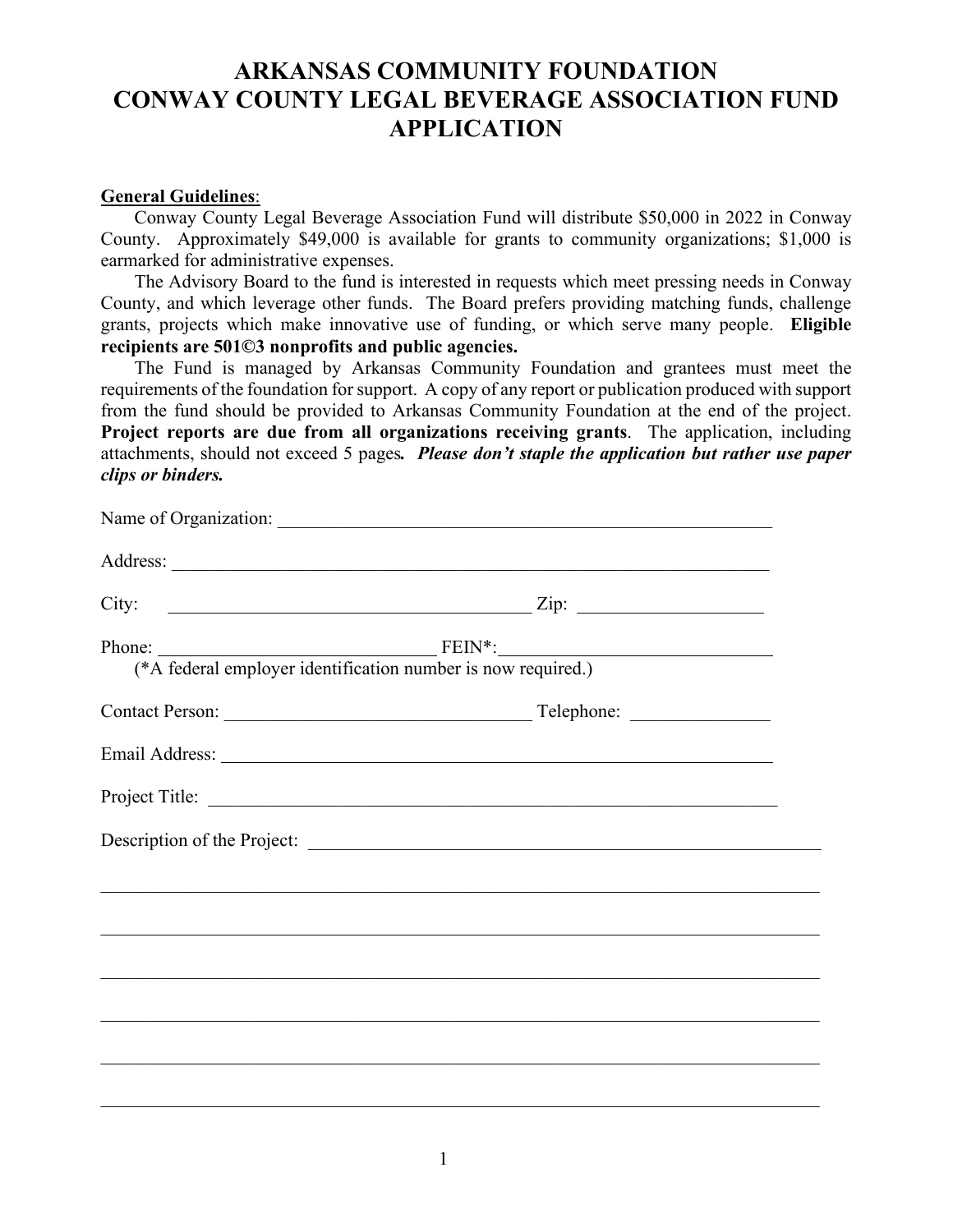| Amount Requested: |  |  |  |  |  |  |
|-------------------|--|--|--|--|--|--|
|                   |  |  |  |  |  |  |
|                   |  |  |  |  |  |  |
|                   |  |  |  |  |  |  |
|                   |  |  |  |  |  |  |
|                   |  |  |  |  |  |  |
|                   |  |  |  |  |  |  |
|                   |  |  |  |  |  |  |

Is the applicant a 501©3 tax-exempt organization or public agency? Please attach IRS letter on status if you have not received a grant in the past. Only applicants with official IRS status as ©3 organizations or public agencies are eligible for grants.

What will be accomplished by the project? Please list specific objectives including number of people to be served:

What activities will you undertake to reach your objectives: